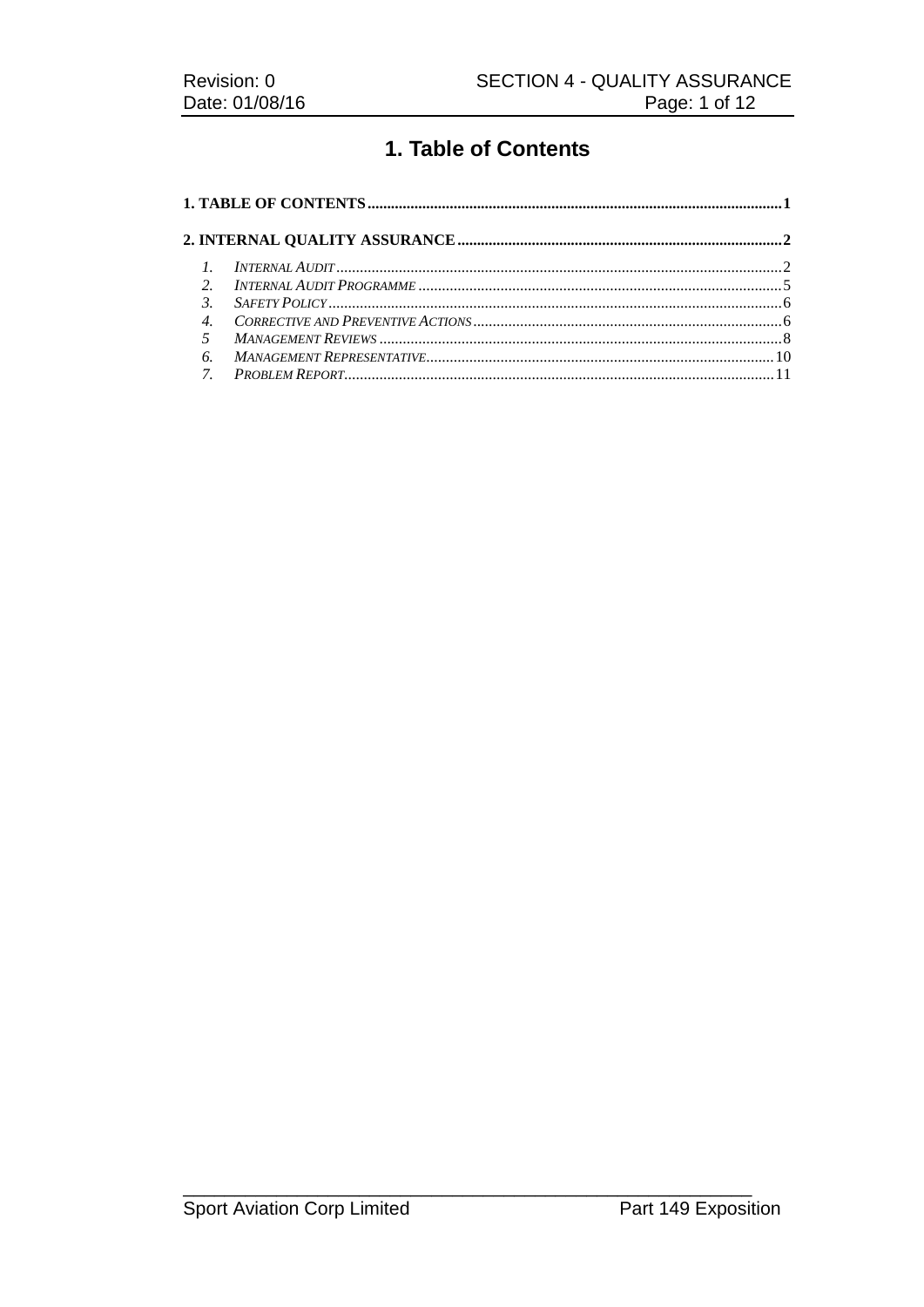# **2. INTERNAL QUALITY ASSURANCE**

## *1. Internal Audit*

#### 1.1 General

Internal audit is an essential element of the Part 149 Exposition as a means of ensuring compliance with, and adequacy of internal procedures required by this Part.

(a) The Internal Auditor shall carry out scheduled internal audits of the Sport Aviation Corp. and clients during each year in accordance with a published programme. The scope of these audits shall cover all aspects of the operations of the Sport Aviation Corp. and certification of clients during the course of the year.

(b) Additional full or partial audits shall be carried out to address specific problems or areas of concern when the need arises.

(c) The Internal Auditor shall have direct access to the CEO at all times on matters affecting internal quality assurance.

#### 1.2 Procedure

Prior to an audit commencing, the purpose and procedure to be used to carry out the audit shall be discussed with the person responsible for the activity being audited or their delegated representative.

(a) Internal Audits shall ensure that:

- (i) The Exposition is complete and to the correct amendment status.
- (ii) All controlled technical publications held are current and to the correct amendment status.
- (iii) All Procedures in the Exposition are being carried out.

\_\_\_\_\_\_\_\_\_\_\_\_\_\_\_\_\_\_\_\_\_\_\_\_\_\_\_\_\_\_\_\_\_\_\_\_\_\_\_\_\_\_\_\_\_\_\_\_\_\_\_\_\_\_\_

(iv) All SAC Documents are current available to all users, and are being used correctly.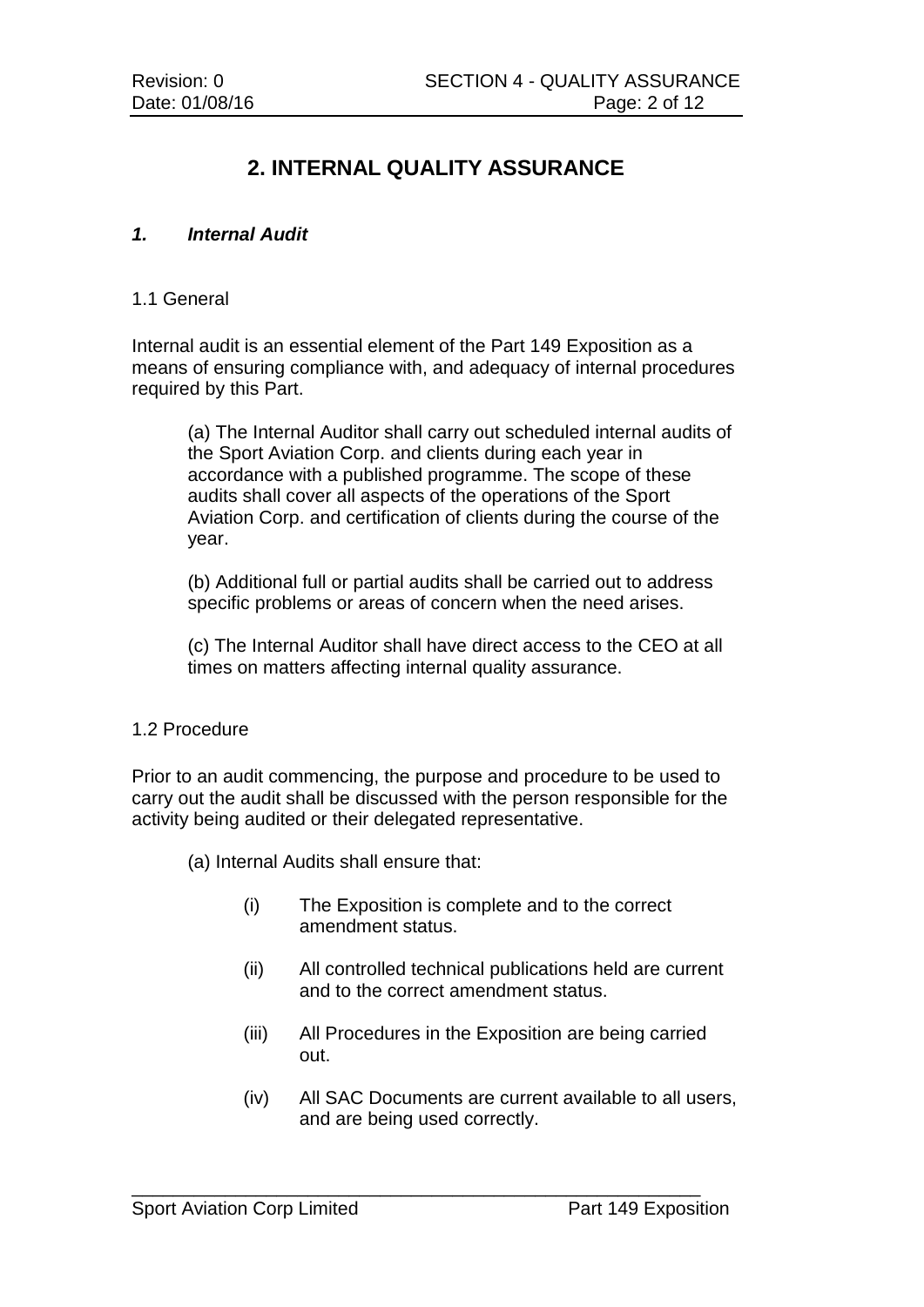| Revision: 0<br>Date: 01/08/16                                                     |        | <b>SECTION 4 - QUALITY ASSURANCE</b><br>Page: 3 of 12                                                                            |  |  |
|-----------------------------------------------------------------------------------|--------|----------------------------------------------------------------------------------------------------------------------------------|--|--|
|                                                                                   | (v)    | Adequate correctly trained and certificated personnel<br>are available.                                                          |  |  |
|                                                                                   | (vi)   | Certificates and authorisations in use, issued by SAC<br>and CAA, are current.                                                   |  |  |
|                                                                                   | (vii)  | Aircraft operated by SAC are maintained in a<br>serviceable state.                                                               |  |  |
|                                                                                   | (viii) | Logbooks of aircraft operated by SAC are properly<br>maintained                                                                  |  |  |
|                                                                                   | (ix)   | SAC support equipment is maintained in a<br>serviceable state.                                                                   |  |  |
|                                                                                   | (x)    | Defects, to aircraft operated by SAC, which affect the<br>airworthiness of the aircraft, are being reported to<br>SAC or to CAA. |  |  |
|                                                                                   | (xi)   | SAC ground and flight operations are being carried<br>out in a safe manner.                                                      |  |  |
|                                                                                   | (xii)  | Flying incidents or accidents are being reported to<br>SAC. or CAA.                                                              |  |  |
|                                                                                   | (xiii) | Clients are adhering to SAC Policies and<br>Procedures.                                                                          |  |  |
| (b) Quality indicators selected to measure the Organisation's<br>performance are: |        |                                                                                                                                  |  |  |
|                                                                                   | (i)    | Personnel and client feedback on published<br>procedures and standards;                                                          |  |  |
|                                                                                   | (ii)   | Pass/failure rates for examinations and flight tests;                                                                            |  |  |
|                                                                                   | (iii)  | Applications/renewals - reaction rate;                                                                                           |  |  |
|                                                                                   | (iv)   | Customer complaints.                                                                                                             |  |  |

(c) Audit findings shall be presented under the following headings:-

**Non-compliance** - for breaches of the Civil Aviation Act or Rules.

**Non-conformance** - for breaches of the company's own written procedures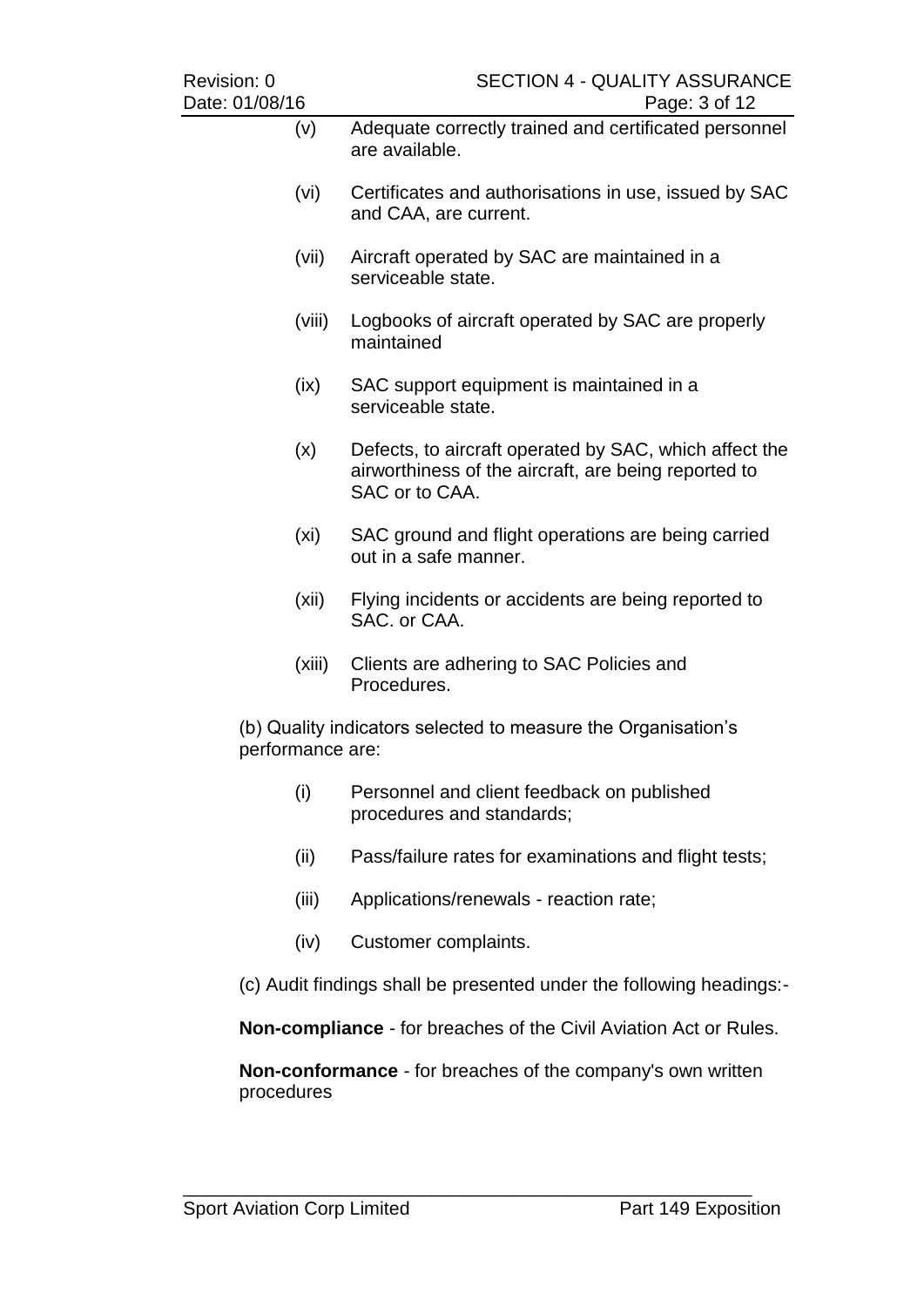**Safety Related Concerns** - for breaches of normal aviation practices or significant matters not covered by legislation or company policy.

**Observations** - comments or suggestions that will be helpful or could improve safety.

**Non-Compliances** - shall be acted on immediately, on receipt of the report.

**Non-Conformances** - shall be acted on within 1 month of the submission of the report.

**Safety Related Concerns** - are strong recommendations for action, and a date for implementation should be mutually agreed.

**Observations** - do not have to be acted on, but should be discussed with the Auditor and the merits of possible action considered.

(d) The SAC. Internal Audit Checklist (Section E) shall be used to conduct the audits and record the findings.

(e) When the audit is completed, the findings raised on the Internal Audit Checklist shall be entered on SAC Problem Report(s).

(f) Copies of Problem Report(s) shall be given to the person responsible for the activity being audited and to the C.E.O. The Board of Directors will consider the report.

(g) Corrective action will be taken as prioritised above, and details submitted to the Board in writing.

(h) All details of audits must be filed, and made available to the CAA if requested.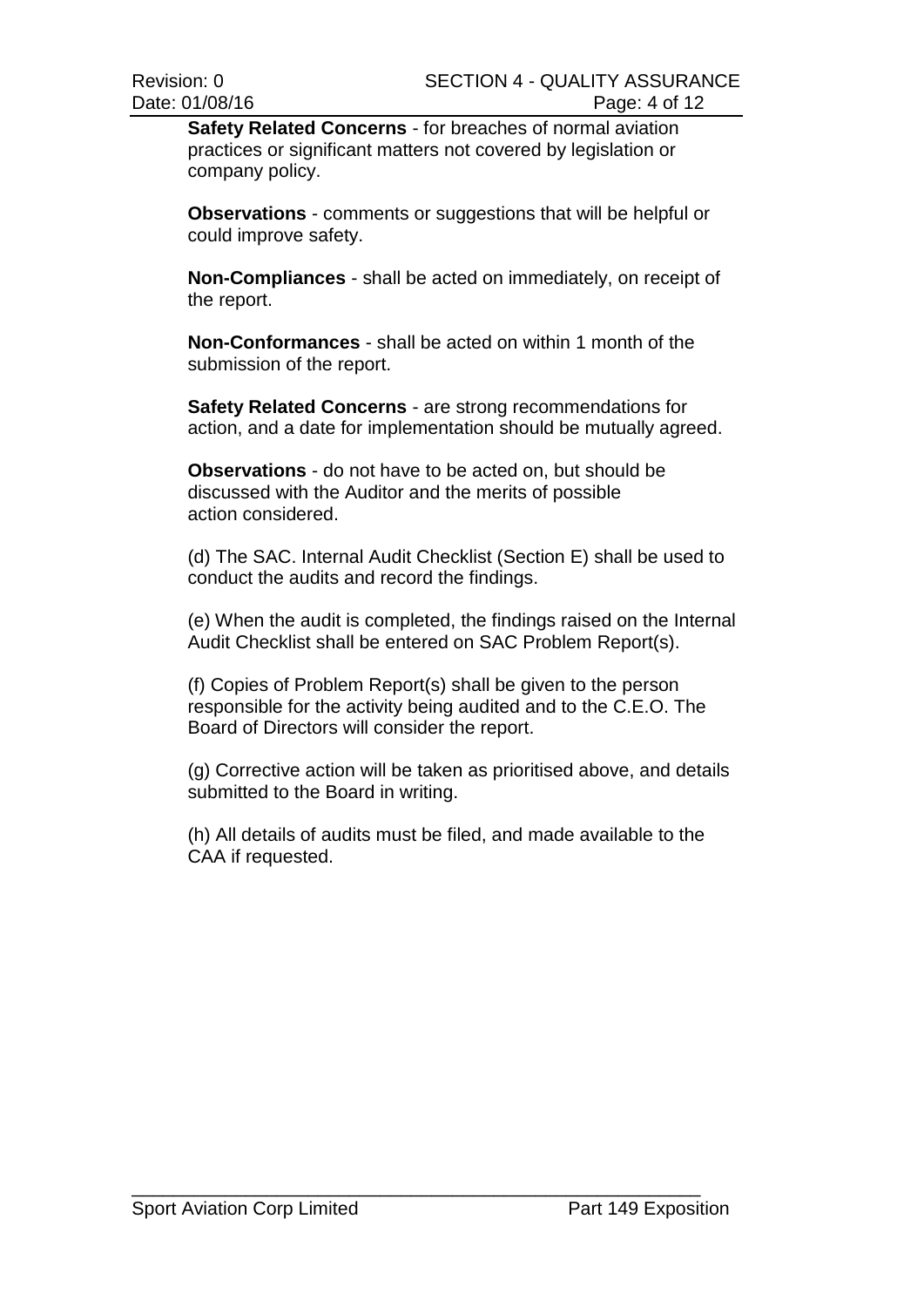### *2. Internal Audit Programme*

### 2.1 Purpose

- (a) An Internal Audit Programme is a means of focusing an audit on specified activities, systems, and procedures within SAC. The content of the programme will vary dependant on whether the audit is a routine planned audit or an unplanned audit.
- (b) Routine Planned audits will be carried out six monthly at Head Office.
- (c) All audits will be carried out by the Internal Auditor or, for an independent audit, by a qualified auditor.

#### 2.2 Procedure

- (a) An internal Audit programme will be drawn up by the Internal Auditor one month prior to a planned audit, or immediately before an unplanned audit.
- (b) The internal audit programme will identify which of the Organisation's activities, systems, or procedures are being audited.
- (c) A routine planned audit programme will rely on the use of SAC Internal Audit Checklists contained in Section 8.12 for guidance.
- (d) An unplanned audit may rely on the use of SAC Problem Reports alone.
- (e) The results of an audit must be reported to the senior person responsible for the activity being audited and the CEO.
- (f) Any corrective or preventative action required by the audit shall be actioned by the senior person responsible for the activity. The senior person will become the (owner) of the problem.
- (g) The management Representative may require a follow-up audit to check the effectiveness of any corrective or preventative action.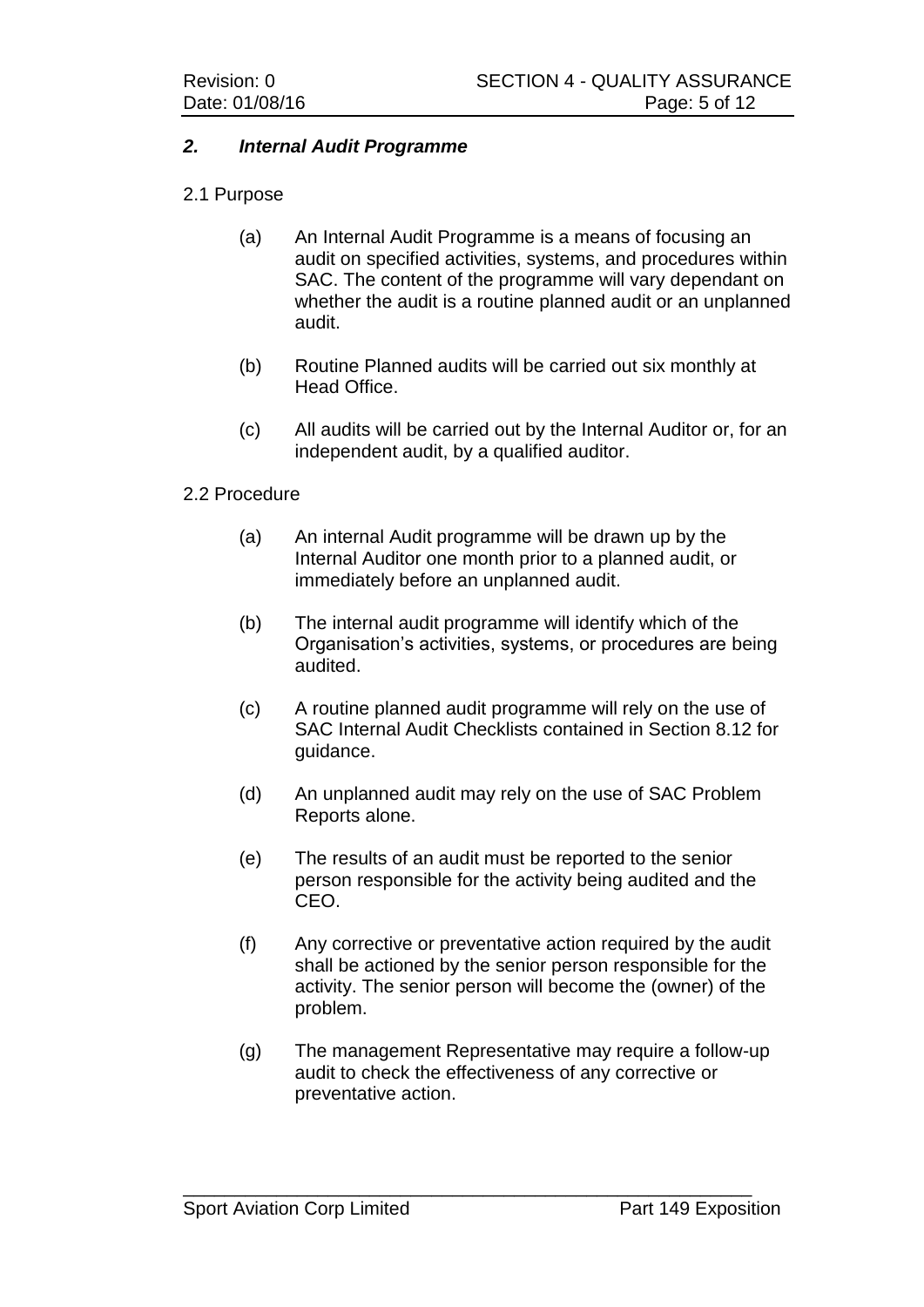# *3. Safety Policy*

- 3.1 Purpose
	- (a) Safety is synonymous with aviation and it is the duty of all persons involved in SAC whether it is staff, instructors, inspectors, or clients, to maintain vigilance on safety matters. Unsafe actions must be acted on otherwise accidents or fatalities will occur.
	- (b) All persons acting under this Exposition shall read and understand the following procedures for acting on a safety issue.

#### 3.2 Procedure

- (a) Should an unsafe act, procedure, system or item of equipment come to your notice you shall report it on a SAC Problem Report, to the Secretary/Administrator.
- (b) The Secretary /Administrator shall inform the Management Representative who will prioritise corrective action as to the immediacy and danger of the act.
- (c) The Management Representative shall investigate the unsafe act and determine the preventative action to be taken on its recurrence.
- (d) The recommendations arising from corrective and preventative actions shall be considered for incorporation in the Exposition.

#### *4. Corrective and Preventive Actions*

#### 4.1 Purpose

- (a) The intention of this procedure is to define a corrective and preventive action process that will identify, record, correct and follow up problems and potential problems within SAC processes and procedures.
- (b) This procedure also allows for the grammatical amendments of SAC processes and procedures.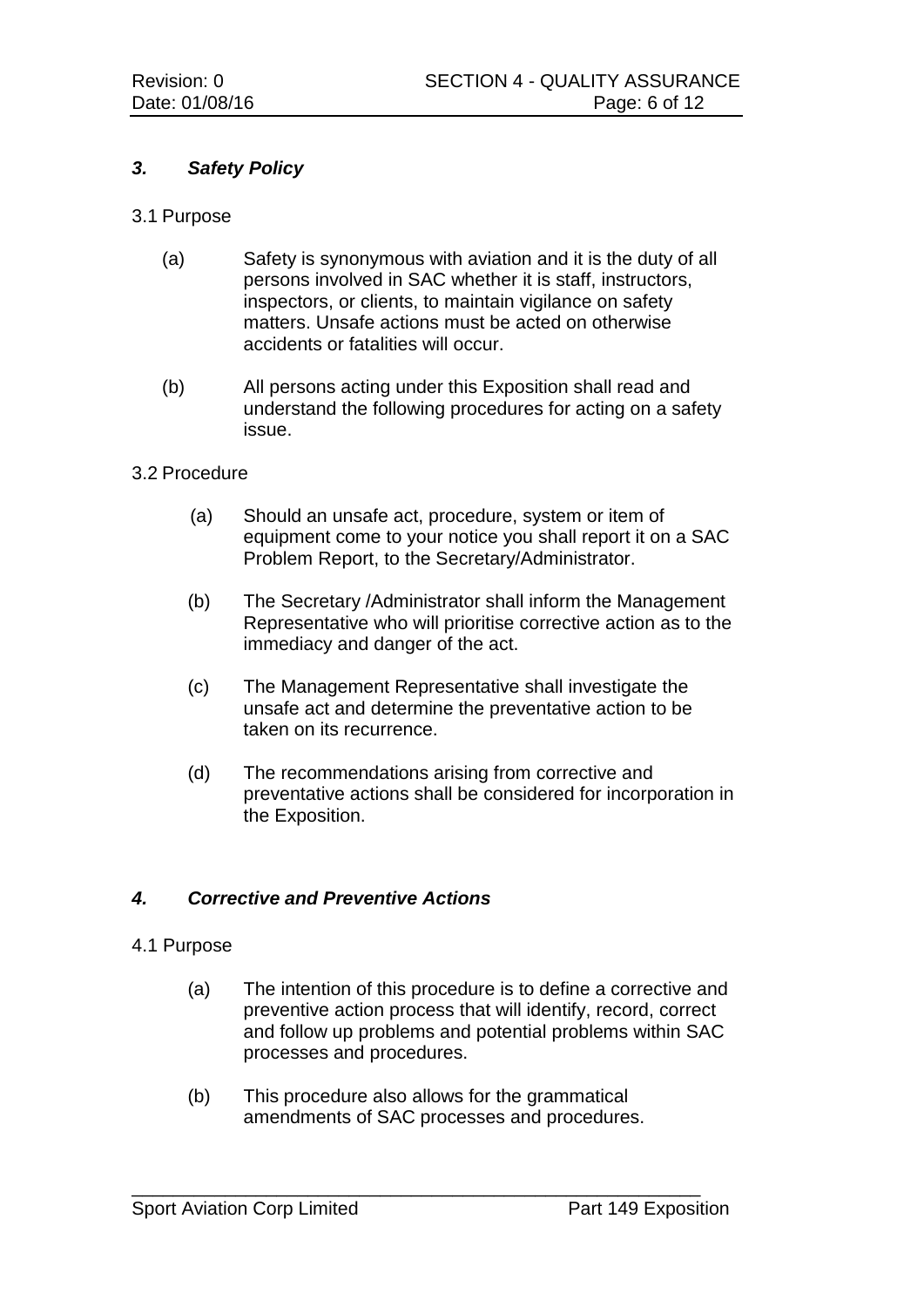## 4.2 References

ISO standard, 4.14. Corrective and preventive action.

4.3 Definitions

- (a) Corrective action: Corrective actions will fix and eliminate existing problems (reactive).
- (b) Preventive action: Preventive actions will identify and eliminate potential problems (proactive).

## 4.4 General

(a) Corrective/Preventive actions or document amendments can arise from many sources:

SAC Staff, Instructors, Inspectors and clients,

- (i) Management representative
- (ii) Project debriefs
- (iii) Internal/external complaints
- (iv) Users of the processes and procedures.
- (v) Customer complaints
- (vi) Internal Audits
- (vii) Environment changes
- (viii) Legislative changes
- (b) The following forms support this procedure:
	- (i) SAC Problem Report form (SAC Form #8.13)
	- (ii) SAC Internal Audit Checklist (SAC Form #8.12)

# 4.5 Procedure

- (a) The person who identifies the potential corrective/Preventive action or Amendment (the author) will record the relevant details on a "SAC Problem Report" form (see Para 7) and present it to the Management Representative.
- (b) The Management Representative will register the action in the correct action register.
- (c) The Management Representative will assign an 'owner' to correct the problem.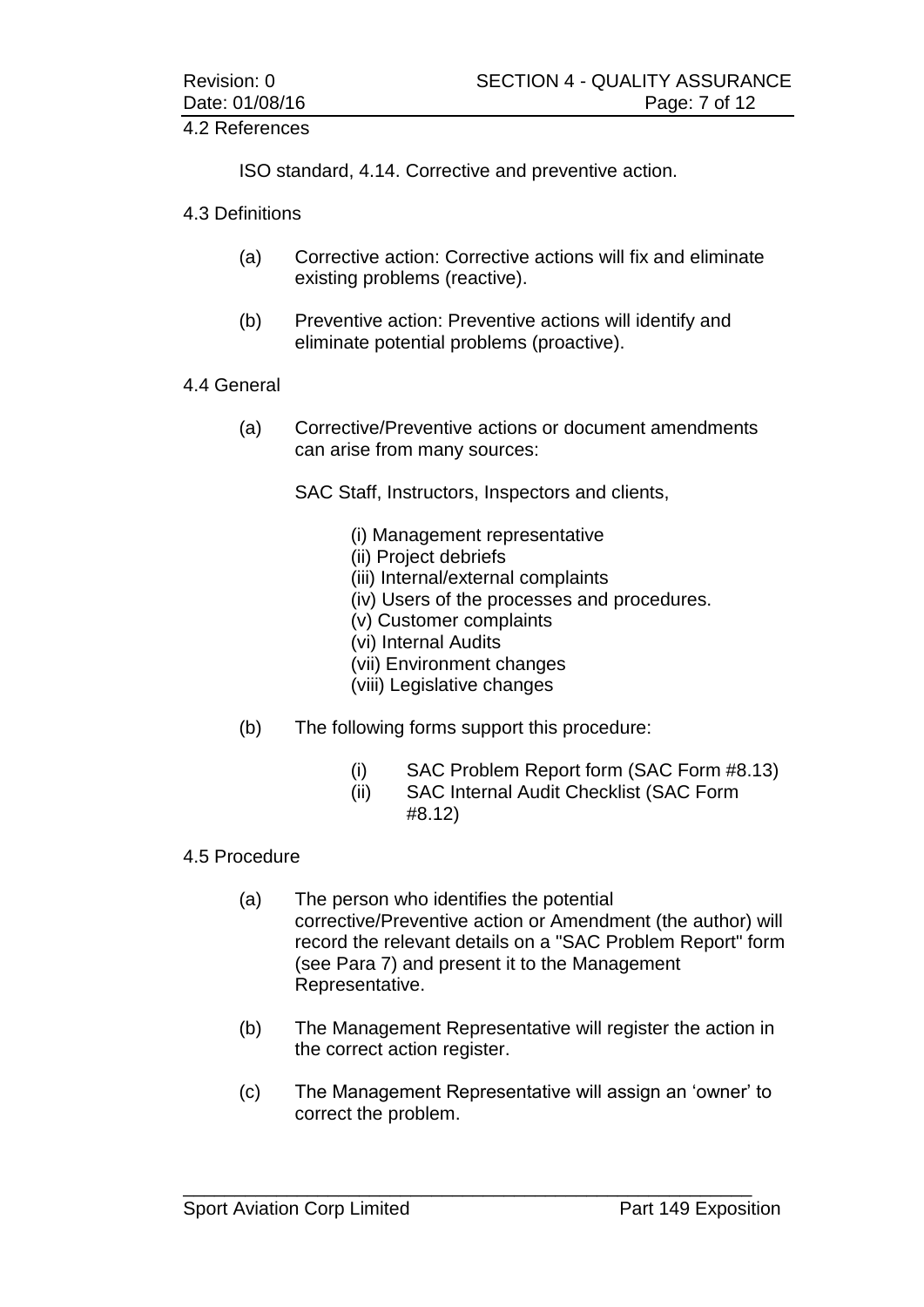| Revision: 0<br>Date: 01/08/16                                                              | <b>SECTION 4 - QUALITY ASSURANCE</b><br>Page: 8 of 12                                                                                                                                      |  |  |  |  |  |
|--------------------------------------------------------------------------------------------|--------------------------------------------------------------------------------------------------------------------------------------------------------------------------------------------|--|--|--|--|--|
| (d)                                                                                        | The Management Representative will record the action plan<br>and schedule and follow up to ensure the action is effective.                                                                 |  |  |  |  |  |
| (e)                                                                                        | The recommendations arising from corrective and<br>preventative actions shall be considered for incorporation in<br>the Exposition as amended procedures.                                  |  |  |  |  |  |
| (f)                                                                                        | The progress of the action(s) to resolution will be managed<br>and tested through the 6 monthly Management Review<br>meetings.                                                             |  |  |  |  |  |
| 4.6 Records and Controls                                                                   |                                                                                                                                                                                            |  |  |  |  |  |
| (a)                                                                                        | The original of all Problem Report forms will be held in the<br>Corrective/Preventive Action or Amendment registers by the<br>Management Representative in the Management Control<br>Book. |  |  |  |  |  |
| (b)                                                                                        | The Problem Report forms will be updated by the<br>Management Representative in conjunction with the author,<br>owner and the CEO, as appropriate.                                         |  |  |  |  |  |
| (c)                                                                                        | The registers will be reviewed as an agenda item at the 6<br>monthly Management review meeting.                                                                                            |  |  |  |  |  |
| (d)                                                                                        | The completed Problem Report forms will be held in the<br>Completed Problem Report section of the Management<br>Control Book.                                                              |  |  |  |  |  |
| (e)                                                                                        | The completed Problem Report forms will be reviewed twice<br>yearly by the Management Representative for trends and<br>recurring issues.                                                   |  |  |  |  |  |
|                                                                                            |                                                                                                                                                                                            |  |  |  |  |  |
| <b>Management Reviews</b><br>5                                                             |                                                                                                                                                                                            |  |  |  |  |  |
| 5.1 Purpose                                                                                |                                                                                                                                                                                            |  |  |  |  |  |
| The intention of this procedure is to define the management review<br>process, which will: |                                                                                                                                                                                            |  |  |  |  |  |
| (a)                                                                                        | test the effectiveness and efficiency of the quality systems<br>and processes;                                                                                                             |  |  |  |  |  |
| (b)                                                                                        | plan and review changes;                                                                                                                                                                   |  |  |  |  |  |

(c) manage complaints and corrective actions.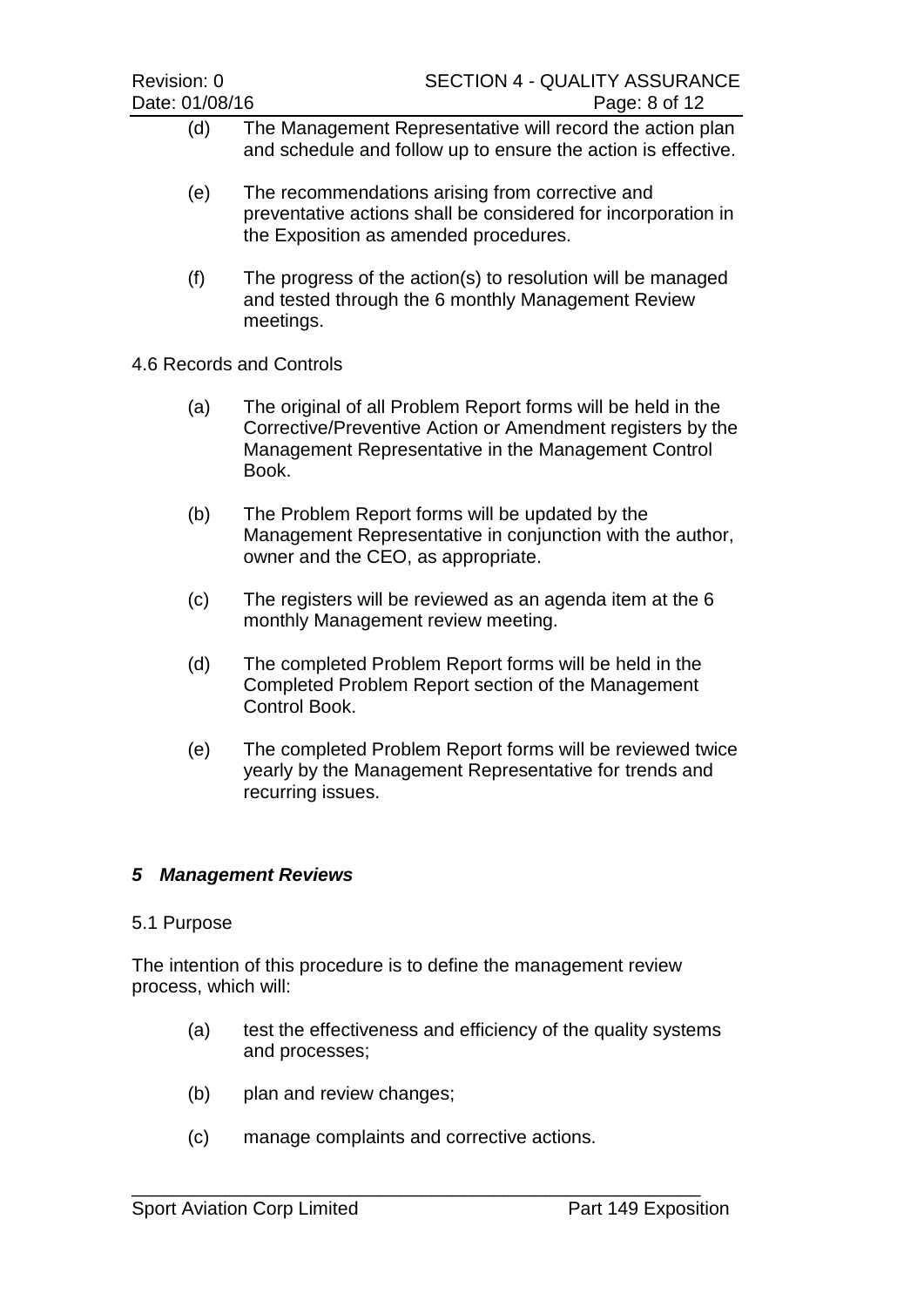### 5.2 Reference

ISO standard, 4.1.2. Management Review.

#### 5.3 Procedure

- (a) The SAC Board will hold a management review meeting every 6 months.
- (b) The Management Representative shall attend and the SAC Board will determine any other attendees.
- (c) The purpose of the meeting will be to:
	- (i) review that the SAC Exposition complements and supports the SAC quality systems and processes;
	- (ii) determine the efficiency and effectiveness of the quality system and the organisation's processes and practises;

#### 5.4 Management Review Agenda

- (a) The agenda for the Management Review meeting will include a review of the following:
	- (i) The corrective and preventive actions.
	- (ii) Internal Audits.
	- (iii) Management Representative Review findings.
	- (iv) The organisation's progress and performance.
	- (v) Customer complaints.
	- (vi) Customer Surveys.
	- (vii) Organisation resources.
	- (viii) Training and development.
	- (ix) Contracts and Contractors.
- (b) The minutes, action plans and documents supporting the agenda items will be filed in the Management Review Control Book: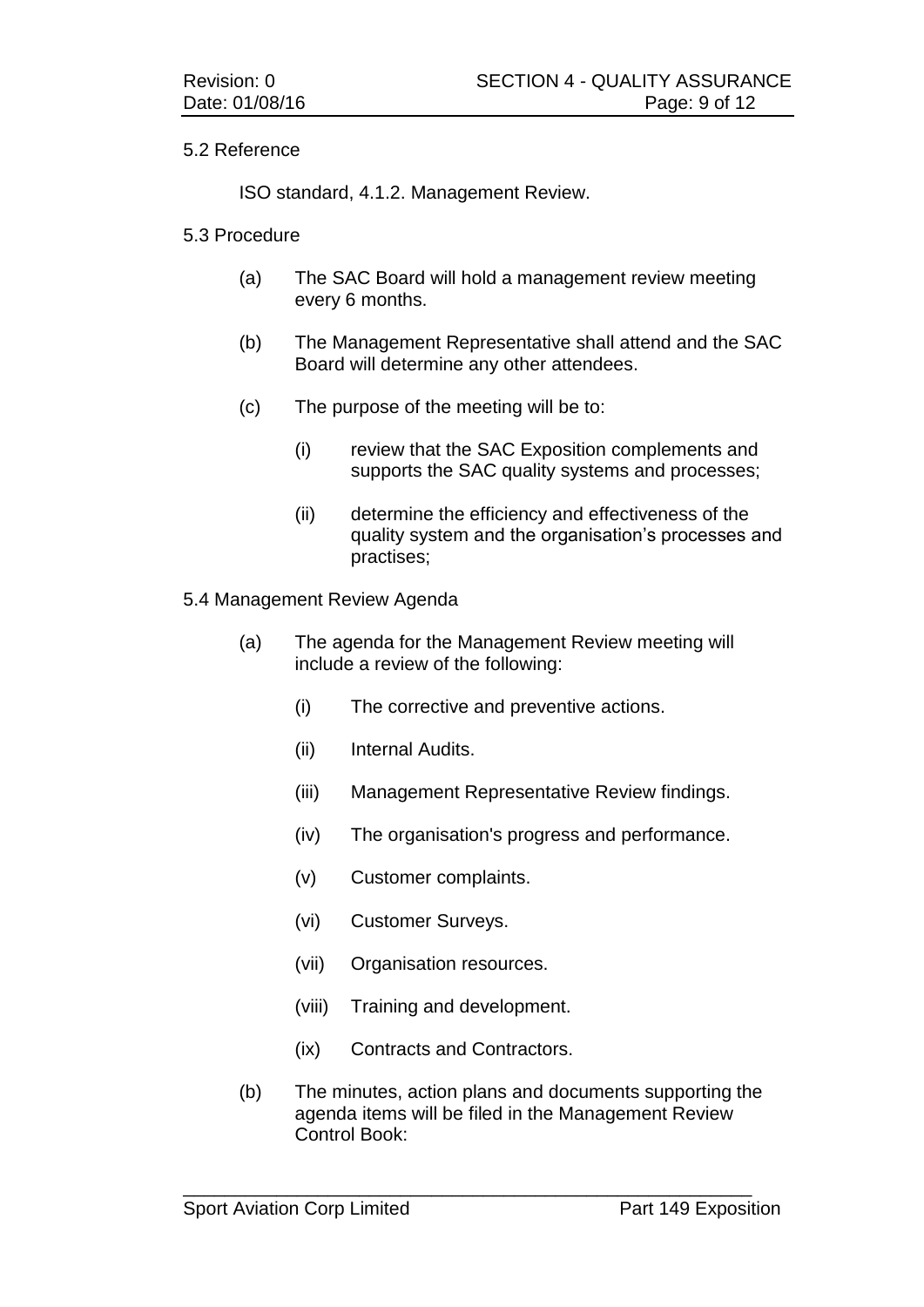(c) The Management Review Control Book will be held by the Secretary/Administrator.

#### *6. Management Representative*

6.1 Purpose

The intention of this procedure is to define the role and responsibilities of the Management Representative. In SAC the Operations Officer acts as the Management Representative.

6.2 References

ISO standard, 4.1.2.2. Management representative

6.3 Definition

**Management representative**: - The Management Representative will facilitate, maintain, and review the Organisation's quality system.

- 6.4 Responsibilities
	- (a) Initiate and record 6 monthly management review meetings.
	- (b) Manage the Corrective and Preventive action process
		- (i) Maintain the Corrective and Preventive action registers
		- (ii) Follow up the Corrective and Preventative actions
		- (iii) Review progress with the owners
		- (iv) Review close-off.
	- (c) Co-ordinate the implementation of·new quality system procedures or changes to current procedures.
	- (d) Initiate in-house reviews of processes and procedures.
	- (e) Twice yearly review external documents for currency, update where appropriate and record the results.
	- (f) Maintain the Management Review Control Book.

\_\_\_\_\_\_\_\_\_\_\_\_\_\_\_\_\_\_\_\_\_\_\_\_\_\_\_\_\_\_\_\_\_\_\_\_\_\_\_\_\_\_\_\_\_\_\_\_\_\_\_\_\_\_\_

(g) Represent the Organisation for internal/external audits.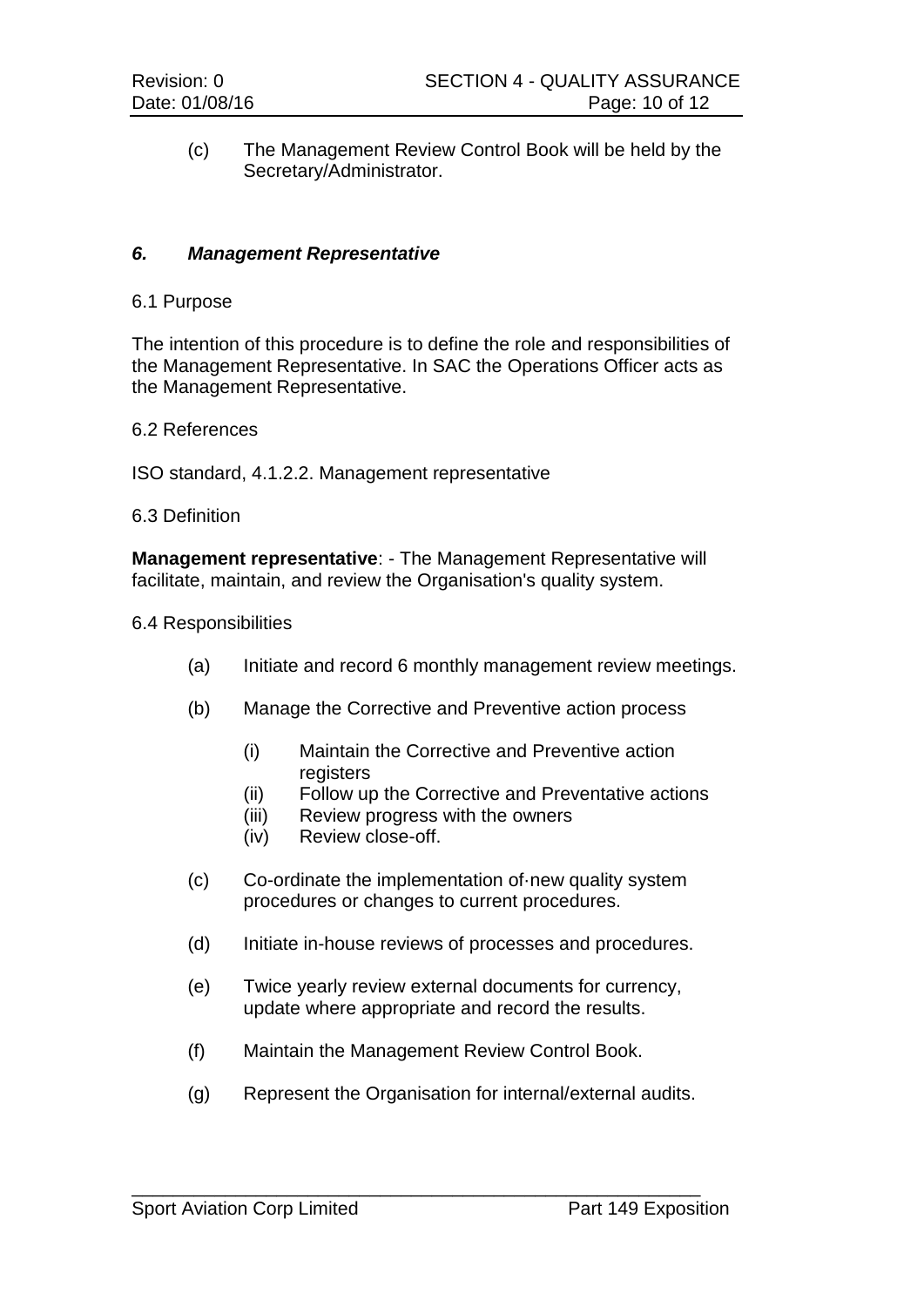- (h) The preparation and distribution to the Organisation, statistical information and survey results that measure and test the current processes, procedures and the Organisation's performance.
- (i) Review "root causes" of all corrective and preventive actions and provide The Board of Directors with a report on trends and recommended actions.
- (j) The preparation and distribution to the Organisation of statistical information and survey results that measure and test: the current processes, the procedures and the Organisation's performance.

# *7. Problem Report*

The simplest method of recording problems and acting on them is by using a Problem report form. This form can be used by anyone in the Organisation and provides the Board of Directors, and the Management Representative, data which can be analysed at set intervals as the core of the Management Review, Internal Audit and Safety Programme.

7.1 Procedure

(a) Whenever a problem is found in the company operation, record it on a Problem Report form (SAC Form #.8.13)

(b) File the Problem Report either as:

PENDING – which you check weekly to see which are able to be closed; or CLOSED.

(c) All closed files are grouped together under common headings and stored in the SAC filing system and a record of Problem Reports is kept in the Management Review Control Book